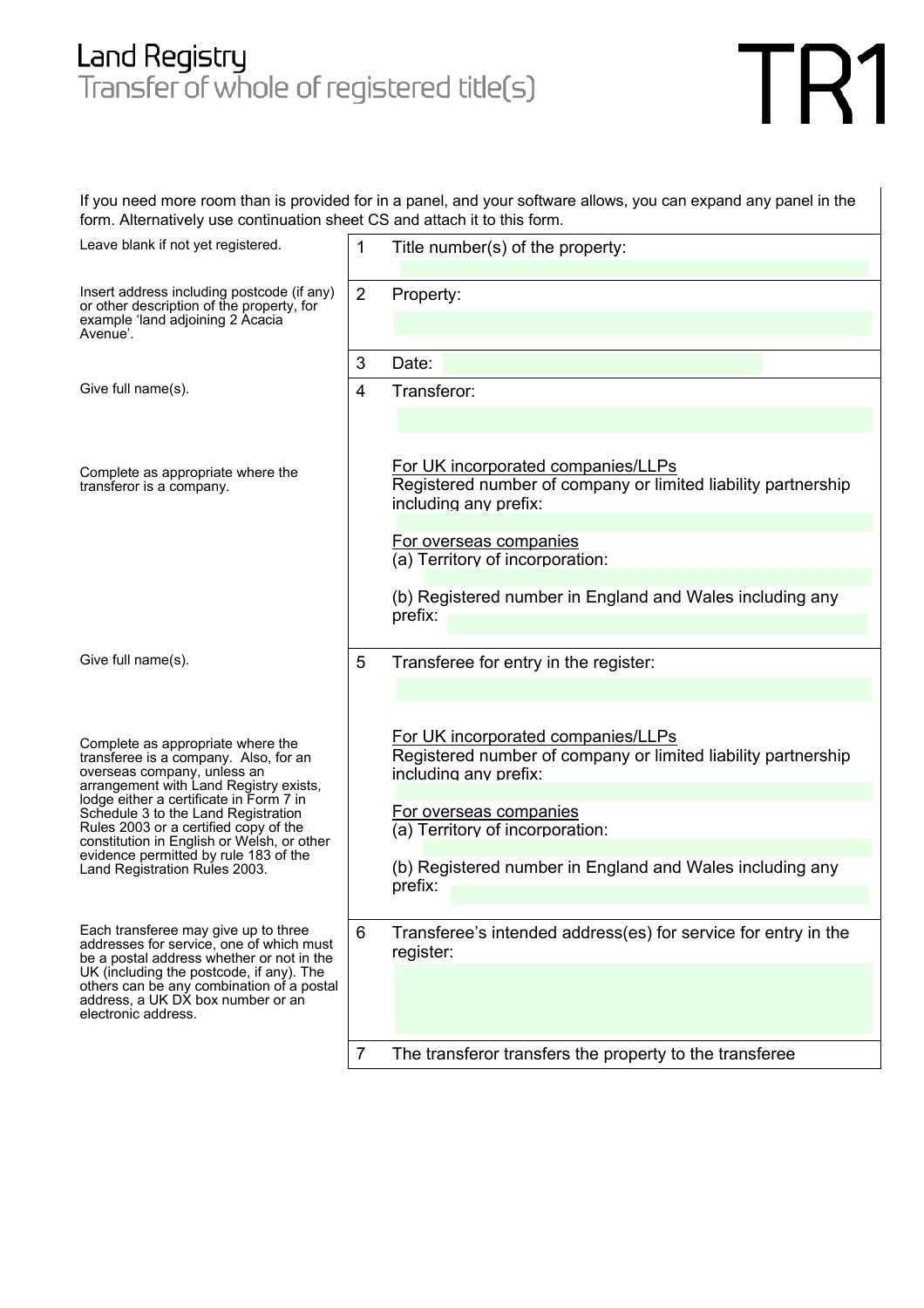| Place 'X' in the appropriate box. State the<br>currency unit if other than sterling. If none<br>of the boxes apply, insert an appropriate<br>memorandum in panel 11. | 8  | Consideration<br>The transferor has received from the transferee for the<br>property the following sum (in words and figures):<br>The transfer is not for money or anything that has a<br>monetary value<br>Insert other receipt as appropriate: |
|----------------------------------------------------------------------------------------------------------------------------------------------------------------------|----|--------------------------------------------------------------------------------------------------------------------------------------------------------------------------------------------------------------------------------------------------|
| Place 'X' in any box that applies.                                                                                                                                   | 9  | The transferor transfers with                                                                                                                                                                                                                    |
| Add any modifications.                                                                                                                                               |    | full title guarantee                                                                                                                                                                                                                             |
|                                                                                                                                                                      |    | limited title guarantee                                                                                                                                                                                                                          |
|                                                                                                                                                                      |    |                                                                                                                                                                                                                                                  |
| Where the transferee is more than one<br>person, place 'X' in the appropriate box.                                                                                   | 10 | Declaration of trust. The transferee is more than one person<br>and                                                                                                                                                                              |
|                                                                                                                                                                      |    | they are to hold the property on trust for themselves as<br>joint tenants                                                                                                                                                                        |
|                                                                                                                                                                      |    | they are to hold the property on trust for themselves as<br>tenants in common in equal shares                                                                                                                                                    |
| Complete as necessary.                                                                                                                                               |    | they are to hold the property on trust:                                                                                                                                                                                                          |
|                                                                                                                                                                      |    |                                                                                                                                                                                                                                                  |
| Insert here any required or permitted<br>statement, certificate or application and<br>any agreed covenants, declarations and<br>so on.                               | 11 | <b>Additional provisions</b>                                                                                                                                                                                                                     |